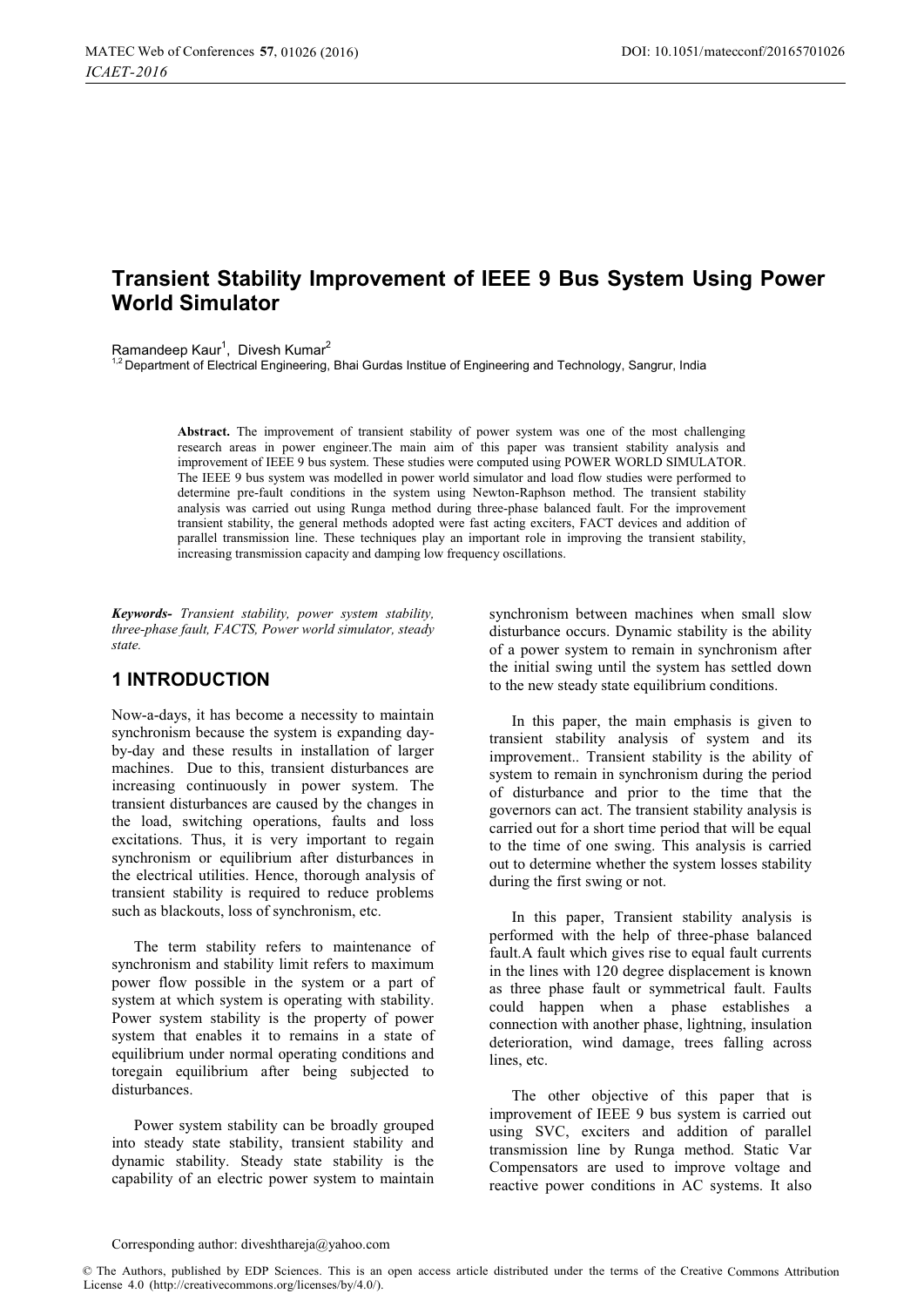decreases oscillations in power system.The effectiveness of this controller depends on its optimal location and proper signal selection in the power system network.

The fast acting exciters used also decrease oscillations in the system. The amount of kinetic energy gained by the generators during a fault is directly proportional to the fault duration, the quicker the fault is cleared, the less disturbance it causes.

The series inductive reactances of transmission network are primary determinants of stability limits. The reduction of reactances of various elements of the transmission network improves transient stability by increasing post fault synchronizing power transfer. This can be achieved by addition of parallel transmission lines in the system.

To analyse swing behaviour of system it is solved by Runga method. Swing equation is the electromechanical equation describing relative emotion of the rotor load angle  $(\delta)$  with respect to the stator field as a function of time is known as Swing equation. In most disturbances, linearization is not per-missile and the nonlinear swing equation must be solved because oscillations are of such magnitude.

Power flow analysis is called the backbone of power system analysis. Transient stability analysis of system fault analysis and its improvement is one of the basic problems in power system engineering.

The single line diagram of IEEE 9 bus model is shown in figure1:



**Fig.1**. IEEE 9 BUS MODEL in power world simulator

### **2 PROBLEM FORMULATION**

#### *A. Power Flow Studies*

In transient stability studies, it is necessary to have the knowledge of pre-fault voltages magnitudes. The main information obtained from the power flow study comprises of magnitudes and phase angles of bus voltages, real and reactive powers on transmission lines, real and reactive powers at generator buses, other variables being specified. The pre-fault conditions can be obtained from results of load flow studies by the Newton-Raphson iteration method.

The Newton-Raphson method is the practical method of load flow solution of large power networks. Convergence is not affected by the choice of slack bus. This method begins with initial guesses of all unknown variables such as voltage magnitude and angles at load buses and voltage angles at generator buses. Next, a Taylor Series is written, with the higher order terms ignored, for each of the power balance equations included in the system of equations.

We first consider the presence of PQ buses only apart from a slack bus.

For an ith bus,

$$
\text{Pi} = \sum_{k=1}^{n} |Vi| |Vk| |Yik| \cos(\theta ik + \delta k - \delta i) =
$$
  
\n
$$
Pi(|V|, \delta)
$$
 (1)

$$
Qi = \sum_{k=1}^{n} |Vi||Vk||Yik|sin(\theta ik + \delta k - \delta i) =
$$
  
Qi(|V|, \delta) (2)

i.e., both real and reactive powers are functions of  $(|V|,\delta)$ , where

$$
\left|V\right|=\left(\left|V_{1}\right|, \ldots, \left|V_{n}\right|^{T}\right) \delta\text{=}\left(\boldsymbol{\delta}_{1, \ldots, \boldsymbol{\delta}_{n}}\right)^{T}
$$

We write

 $Pi (|V|) = Pi(x)$ 

 $Qi (|V|) = Qi(x)$ 

Where,

 $x = \lfloor \delta / |V| \rfloor$ 

Let Pi and Qi be the scheduled powers at the load buses. In the course of iteration x should tend to that value which makes

 $Pi - Pi(x) = 0$  and  $Qi - Qi(x) = 0$  (3)

Writing equation (3) for all load buses, we get its matrix form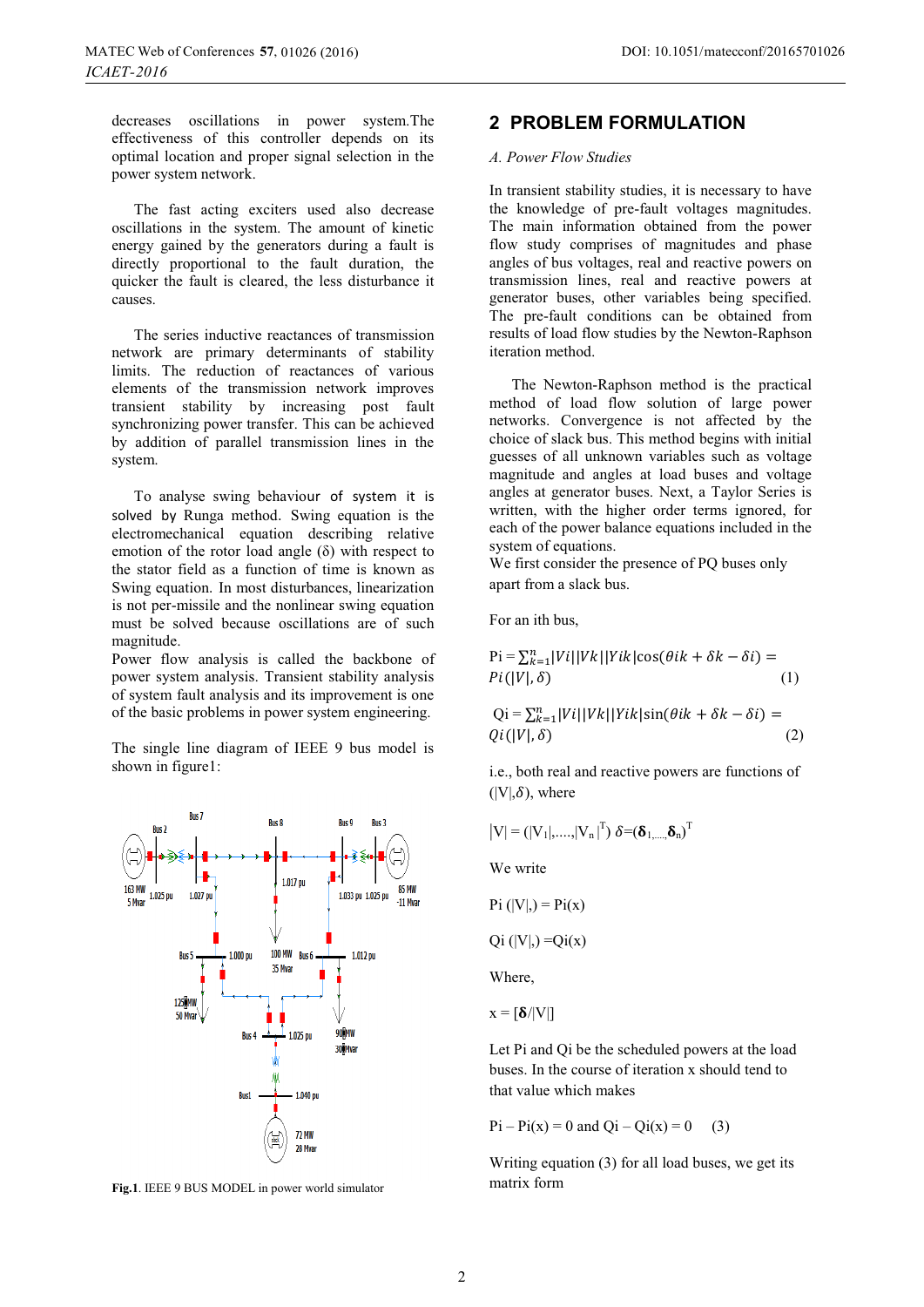$$
f(x) = \begin{bmatrix} P(scheduled) - P(x) \\ Q(scheduled) - Q(x) \end{bmatrix} = \begin{bmatrix} \Delta P(x) \\ \Delta Q(x) \end{bmatrix} = 0 \quad (4)
$$

At the slack bus,  $P_1$  and  $Q_1$  are unspecified. Therefore, the values  $P_1(x)$  and  $Q_1(x)$  do not enter into equation (3) and hence (4). Thus, x is a  $2(n-1)$ vector (n-1 load buses), with each element function of (n-1) variables given by the vector  $x = \frac{\delta}{|V|}$ 

We can write,

$$
f(x) = \begin{bmatrix} \Delta P(x) \\ \Delta Q(x) \end{bmatrix} = \begin{bmatrix} -J11(x) - J12(x) \\ -J21(x1) - J22(x) \end{bmatrix} \begin{bmatrix} \Delta \delta \\ \Delta |V| \end{bmatrix} (5)
$$

Where,  $\Delta \delta = (\Delta \delta_2, ..., \Delta \delta_n)^T$ 

$$
\Delta|V| = \left(\Delta|V_2|...\;\Delta|Vn|\right)^{\mathrm{T}}
$$

$$
J(x) = \begin{bmatrix} -J11(x) - J12(x) \\ -J21(x) - J22(x) \end{bmatrix} (6)
$$

 $J(x)$  is the jacobian matrix, each  $J_{11}$ ,  $J_{12}$ ,  $J_{21}$ ,  $J_{22}$  are  $(n-1) \times (n-1)$  matrices.

$$
-J_{11}(x) = \frac{\partial P(x)}{\partial \delta}
$$
  

$$
-J_{12}(x) = \frac{\partial P(x)}{\partial |V|}
$$
  
(3.18)  

$$
-J_{21}(x) = \frac{\partial Q(x)}{\partial \delta}
$$

$$
-J_{22}(x) = \frac{\partial Q(x)}{\partial |V|}
$$

The elements of  $-J_{11}$ ,  $-J_{12}$ ,  $J_{21}$ ,  $-J_{22}$  are

 $\partial P(i(x))$  $\frac{Pi(x)}{\partial \delta k}, \frac{\partial Pi(x)}{\partial |Vk|}$  $\frac{\partial P(i(x))}{\partial |Vk|}, \frac{\partial Q(i(x))}{\partial \delta k}$  $\frac{Qi(x)}{\partial \delta k}, \frac{\partial Qi(x)}{\partial |Vk|}$  $\frac{\partial Q(\mathcal{U})}{\partial |\mathcal{V}k|},$ 

Where  $i = 2...n$ ;  $k = 2...n$ .

From equation (1) and (2), we have

$$
\frac{\partial P(i(x))}{\partial \delta k} = -|Vi||Vk||Yik|\sin(\theta ik + \delta k - \delta i)(i)|
$$
  
= k

 $=\sum_{\substack{k=1 \ k \neq i}}^{n} |Vi||Vk||Yik| \sin(\theta ik + \delta k - \delta i) (i = k)$ 

(7)

 $\partial P(i(x))$  $\frac{\partial P(i\chi)}{\partial |V_k|} = |V_i||Yik| \cos(\theta ik + \delta k - \delta i)(i \neq k)(8)$ 

$$
= 2|Vi||Vi|cos\theta ii
$$
  
+ 
$$
\sum_{\substack{k=1 \ k \neq i}}^n |Vk||Yik| \cos(\theta ik + \delta k
$$
  
-  $\delta i$ )  $(i = k)$   

$$
\frac{\partial Qi(x)}{\partial \delta k} = |Vi||Vk||Yik| \sin(\theta ik + \delta k - \delta i)(i
$$
  
+  $k)$   
= 
$$
\sum_{\substack{k=1 \ k \neq i}}^n |Vi||Vk||Yik| \cos(\theta ik + \delta k - \delta i) (i =
$$
  
 $k)(9)$   

$$
\frac{\partial Qi(x)}{\partial |Vk|} = |Vi||Yik| \sin(\theta ik + \delta k - \delta i)(i \neq k)
$$

$$
= 2|Vi||Yii|sin\theta ii + \sum_{\substack{k=1\\k\neq i}}^{n} |Vk||Yik|sin(\theta ik + \delta k - \delta i) \quad (i = k) (10)
$$

An important observation can be made with respect to the elements of Jacobian matrix. If there is no connection between ith and kth bus, then Yik  $=0$ . The process continues until a stopping condition is met.

### *B. Transient stability analysis*

Transient stability studies deals with the effect of large, sudden disturbances such as effect of large sudden outage of line, occurrence of fault, or the sudden application or removal of loads. To ensure that a system can with stand the transient condition following a disturbance, transient stability analysis should be performed.

Steps for transient stability analysis in POWER WORLD SIMULATOR:

**Step 1:** An IEEE- 9 bus system is taken. System model is implemented and executed in power world simulator and load flow is performed. The load flow analysis of 9 bus system is done with the help of Newton Raphson method.

**Step 2: After load flow,** the initial parameters of the system e.g. bus voltages, bus frequency, bus power angles, generator power angles are studied.

**Step 3:** A three-phase balanced fault is applied on transmission line with different clearing times and the results are taken in Power World Simulator using Runga.

**Step 4:** Improvement of IEEE 9 bus simulated model using Runga method in POWER WORLD SIMULATOR.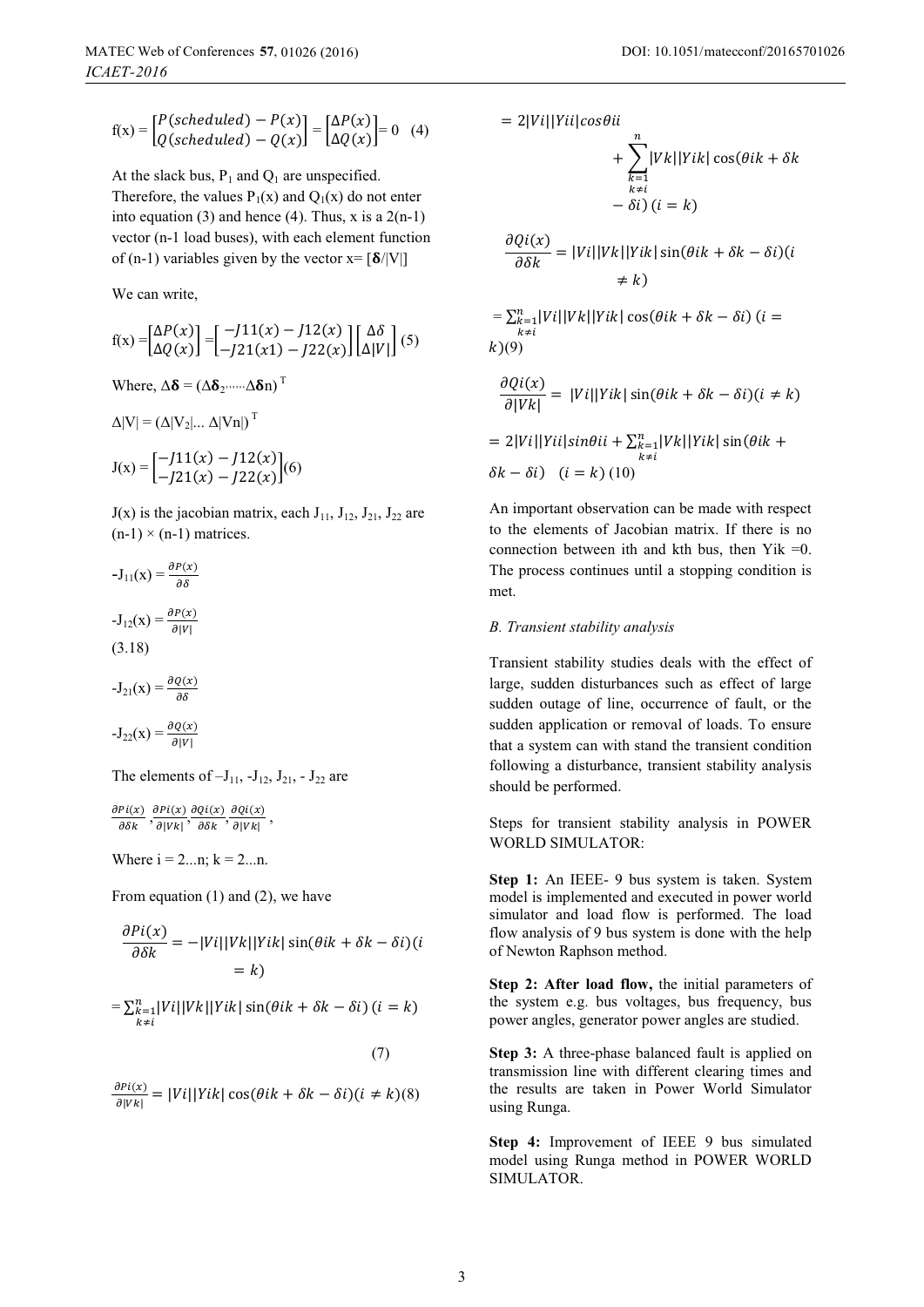#### **TABLE 1.** LINE PARAMETERS OF 9 BUS SYSTEM

| Line    | Resistance(PU) | Reactance(PU) | Susceptence(PU) |
|---------|----------------|---------------|-----------------|
| $1 - 4$ | 0.0000         | 0.0576        | 0.0000          |
| $4 - 5$ | 0.0170         | 0.0920        | 0.1580          |
| $5 - 6$ | 0.0390         | 0.1700        | 0.3580          |
| $3-6$   | 0.0000         | 0.0586        | 0.0000          |
| $6 - 7$ | 0.0119         | 0.1008        | 0.2090          |
| $7 - 8$ | 0.0085         | 0.0720        | 0.1490          |
| $8-2$   | 0.0000         | 0.0625        | 0.0000          |
| $8-9$   | 0.0320         | 0.1610        | 0.3060          |
| $9 - 4$ | 0.0100         | 0.0850        | 0.1760          |

#### *C. Standard Parameters*

### **TABLE 2**. MACHINE DATA OF 9 BUS SYSTEMS

| Parameters | M/C1   | $M/C$ 2 | $M/C$ 3 |
|------------|--------|---------|---------|
| H(sec)     | 23.64  | 6.4     | 3.01    |
| Xd(PU)     | 0.146  | 0.8958  | 1.3125  |
| X'd(PU)    | 0.0608 | 0.1198  | 0.1813  |
| Xq(PU)     | 0.0969 | 0.8645  | 1.2578  |
| X'q(PU)    | 0.0969 | 0.1969  | 0.25    |
| T'd0(PU)   | 8.96   | 6.0     | 5.89    |
| T'q0(PU)   | 0.31   | 0.535   | 0.6     |
|            |        |         |         |

#### **TABLE 3**: EXCITER DATA OF 9 BUS SYSTEMS

| Parameters        | Exciter 1 | Exciter 2    | Exciter 3 |
|-------------------|-----------|--------------|-----------|
| $K_A$             | 20        | 20           | 20        |
| $T_A(\sec)$       | 0.2       | 0.2          | 0.2       |
| $K_{E}$           | 1.0       | $_{\rm 1.0}$ | 1.0       |
| $T_E(\text{sec})$ | 0.314     | 0.314        | 0.314     |
| $K_F$             | 0.063     | 0.063        | 0.063     |
| $T_F(\text{sec})$ | 0.35      | 0.35         | 0.35      |

### **3 RESULTS AND DISCUSSION**

The load flow analysis and transient stability for the standard IEEE-9 bus system are performed. The standard IEEE 9 bus system consists of 9 buses, 3 generators, 3 loads and 3 transformers. Table 4  $\&$  5 shows load flow analysis carried out using Newton-Raphson method. Table 6 shows power angle with different clearing times by Runga method.

### **TABLE 4.** POWER FLOW LIST OF IEEE 9 BUS SYSTEM

| Fro        | Tо | <b>Branch</b> | <b>MW</b> | Mva      | <b>MV</b> |              | Mva   |
|------------|----|---------------|-----------|----------|-----------|--------------|-------|
| m          | Bu | <b>Device</b> | Fro       | r<br>Fro | A<br>Fro  | <b>MW</b>    | r     |
| <b>Bus</b> | s  | <b>Type</b>   | m         | m        | m         | Loss         | Loss  |
|            |    | Transforme    |           |          |           |              |       |
| 4          | 1  | r             | $-72$     | $-24.8$  | 75.8      | $\Omega$     | 3.15  |
|            |    | Transforme    |           |          |           |              |       |
| 2          | 7  | r             | 163       | 4.9      | 163       | $\mathbf{0}$ | 15.8  |
|            |    | Transforme    |           |          |           |              |       |
| 9          | 3  | r             | $-85$     | 15.6     | 86.4      | $\mathbf{0}$ | 4.1   |
| 5          | 4  | Line          | $-43$     | $-39.6$  | 58.5      | 0.3          | $-16$ |
| 6          | 4  | Line          | $-28$     | $-16.9$  | 32.9      | 0.1          | $-16$ |
| 7          | 5  | Line          | 84.2      | $-10.1$  | 84.8      | 2.2          | $-21$ |
| 9          | 6  | Line          | 63.3      | $-17.8$  | 65.7      | 1.5          | $-31$ |
| 7          | 8  | Line          | 78.8      | $-0.8$   | 78.9      | 0.5          | $-12$ |
| 8          | 9  | Line          | $-22$     | $-23.6$  | 32.1      | 0.1          | $-21$ |

**TABLE 5.** BUS DATA OF IEEE 9 BUS MODEL

| Name | Nom<br>kV | PU<br>Volt | Volt<br>(kV) | Angle<br>(Deg) | Load<br>MW | Load<br>Mvar | Gen<br>MW | Gen<br>Mvar |
|------|-----------|------------|--------------|----------------|------------|--------------|-----------|-------------|
| 1    | 16.5      | 1.04       | 17.16        | $\mathbf{0}$   |            |              | 71.63     | 27.91       |
| 2    | 18        | 1.03       | 18.45        | 9.35           |            |              | 163       | 4.9         |
| 3    | 13.8      | 1.03       | 14.15        | 5.14           |            |              | 85        | 11.45       |
| 4    | 230       | 1.03       | 235.8        | $-2.22$        |            |              |           |             |
| 5    | 230       | 1          | 229.9        | $-3.68$        | 125        | 50           |           |             |
| 6    | 230       | 1.01       | 232.8        | $-3.57$        | 90         | 30           |           |             |
| 7    | 230       | 1.03       | 236.2        | 3.8            |            |              |           |             |
| 8    | 230       | 1.02       | 234          | 1.34           | 100        | 35           |           |             |
| 9    | 230       | 1.03       | 237.5        | 2.44           |            |              |           |             |

#### **TABLE 6** POWER ANGLE WITH DIFFERENT CLEARING TIMES BY RUNGA METHOD

|                            | Angle (Runga Method) in |
|----------------------------|-------------------------|
| <b>Clearing Time (Sec)</b> | <b>Degree</b>           |
| 1.033                      | 106.487                 |
| 1.05                       | 109.063                 |
| 1.066                      | 112.238                 |
| 1.083                      | 116.237                 |

When three-phase balanced fault is applied on transmission line between bus 5 and 7, disturbances occurs in the system that results in power angle oscillations. When clearing time is 1.033sec or 2 cycles, the maximum angle difference is 106.487 degree and further, if clearing time is increased, it results in increase in maximum angle difference as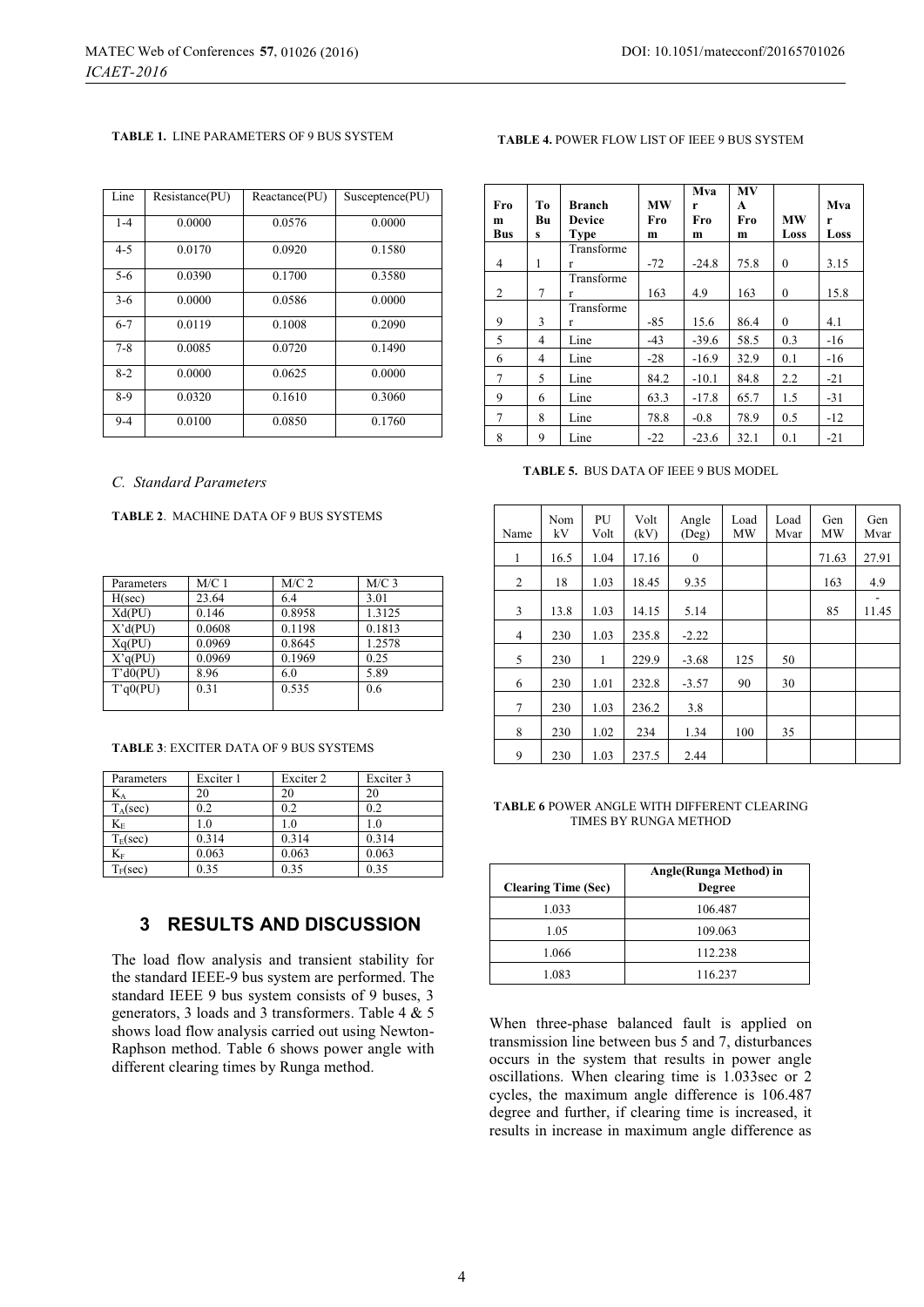shown in Table 4. This means system is going towards un- stability mode.

For the improvement transient stability, the general methods adopted were fast acting exciters, FACT devices and addition of parallel transmission line. These techniques play an important role in improving the transient stability, increasing transmission capacity and damping low frequency oscillations. Table 7, 8 and 9 shows comparison of power angle difference between with and without SVC, shows comparison of power angle difference between with and without parallel transmission lines and comparison of power angle between EXST4B and existing exciter.

**TABLE 7.** COMPARISON OF POWER ANGLE DIFFERENCE BETWEEN WITH AND WITHOUT SVC

| <b>Cycles</b> | Max angle<br>difference<br>with<br>compensation<br>(degree) | Max angle<br>difference<br>without<br>compensation<br>(degree) |
|---------------|-------------------------------------------------------------|----------------------------------------------------------------|
| 2             | 105.119                                                     | 106.487                                                        |
| 3             | 107.375                                                     | 109.063                                                        |
|               | 110.199                                                     | 112.238                                                        |
| 5             | 113.801                                                     | 116.237                                                        |

**TABLE 8**. COMPARISON OF POWER ANGLE DIFFERENCE BETWEEN PARALLEL TRANSMISSION LINE

| Cycles        | Max angle<br>difference<br>with parallel<br>line<br>(degree) | Max angle<br>difference<br>without<br>parallel line<br>(degree) |
|---------------|--------------------------------------------------------------|-----------------------------------------------------------------|
| $\mathcal{P}$ | 71.34                                                        | 106.488                                                         |
| ς             | 75.178                                                       | 109.065                                                         |
|               | 79.145                                                       | 112.24                                                          |
|               | 83.754                                                       | 116.238                                                         |

**TABLE 9** COMPARISON OF POWER ANGLE BETWEEN EXST4B AND EXISTING EXCITER

| Cycles | <b>EXST4B</b><br><b>Exciter</b> | <b>Existing</b><br><b>Exciter</b> |
|--------|---------------------------------|-----------------------------------|
|        | 98.520                          | 106.488                           |
|        | 99.394                          | 109.065                           |
|        | 101.112                         | 112.24                            |
|        | 103.680                         | 116.238                           |

When SVC is used for improvement of IEEE 9 Bus model, it is found that the maximum angle difference is lesser with SVC than without SVC as shown in Table 7. The maximum angle difference can be decreased by addition of parallel transmission line on the system as depicted in Table 8. Table 9 shows decrease in power angle by use of EXST4B exciter

# **4 CONCLUSION**

This paper presents the transient stability analysis and its improvement using power world simulator. The effectiveness of shunt FACT devices such as SVC, addition of parallel transmission lines and exciters has been studied in improving the system stability with different loads. The load flow studies are also performed to determine prefault conditions. Hence, by proper modelling of system, it would be interesting to determine any other possible advantage of controllers in power system stability-studies.

## **REFERENCES**

- 1. R. A. Naghizadeh, S. Jazebi, B. Vahidi, "Modeling hydro power plants and tuning hydro governors as an educational guideline," International Review on Modeling and Simulations (I.RE.MO.S.), Vol. 5, N. 4,(2012)
- 2. Vadim Slenduhhov, Jako Kilter, "Modeling and analysis of the synchronous generators excitation systems",Publication of Doctoral School of Energy and Geotechnology, Pärnu, (2013)
- 3. Sandeep Kaur, Dr. Raja Singh Khela,**"**Power system design & stability analysis," international journal of advanced research in computer science and software engineering, Volume 4, Issue 1, (2014)
- 4. M.A Salam, M. A. Rashid, Q. M. Rahman and M. Rizon, "Transient stability analysis of a three machine nine bus power system network", Advance online publication,  $(2014)$
- 5. Swaroop Kumar.Nallagalva, Mukesh Kumar Kirar, Dr.Ganga Agnihotri, "Transient Stability analysis of the IEEE 9-Bus electric power system", International Journal of Scientific Engineering and Technology, Volume No.1, Issue No.3, pp.: 161-166, ( 2012)
- 6. Ž. Eleschová, M. Smitková and A. Beláň, "Evaluation of power system transient stability and definition of the basic criterion", Internationals journal of energy, Issue 1, Vol. 4, (2010)
- 7. Tin Win Mon and Myo Myint Aung "Simulation of synchronous machine in stability study for power system", International Journal of Electrical and Computer Engineering 3:13, (2008)
- 8. Yaman C. Evrenosoglu, Hasan Dag,"Detailed Model for Power System Transient Stability Analysis".Journal of Engineering & Computer Science IJECS-IJENS, Vol: 13 No:02, (2012)
- 9. H.T.Hassan, 2Usman Farooq Malik, 3Irfan Ahmad Khan, 4Talha Khalid, "Stability Improvement of Power System Using Thyristors Controlled Series Capacitor (TCSC)",